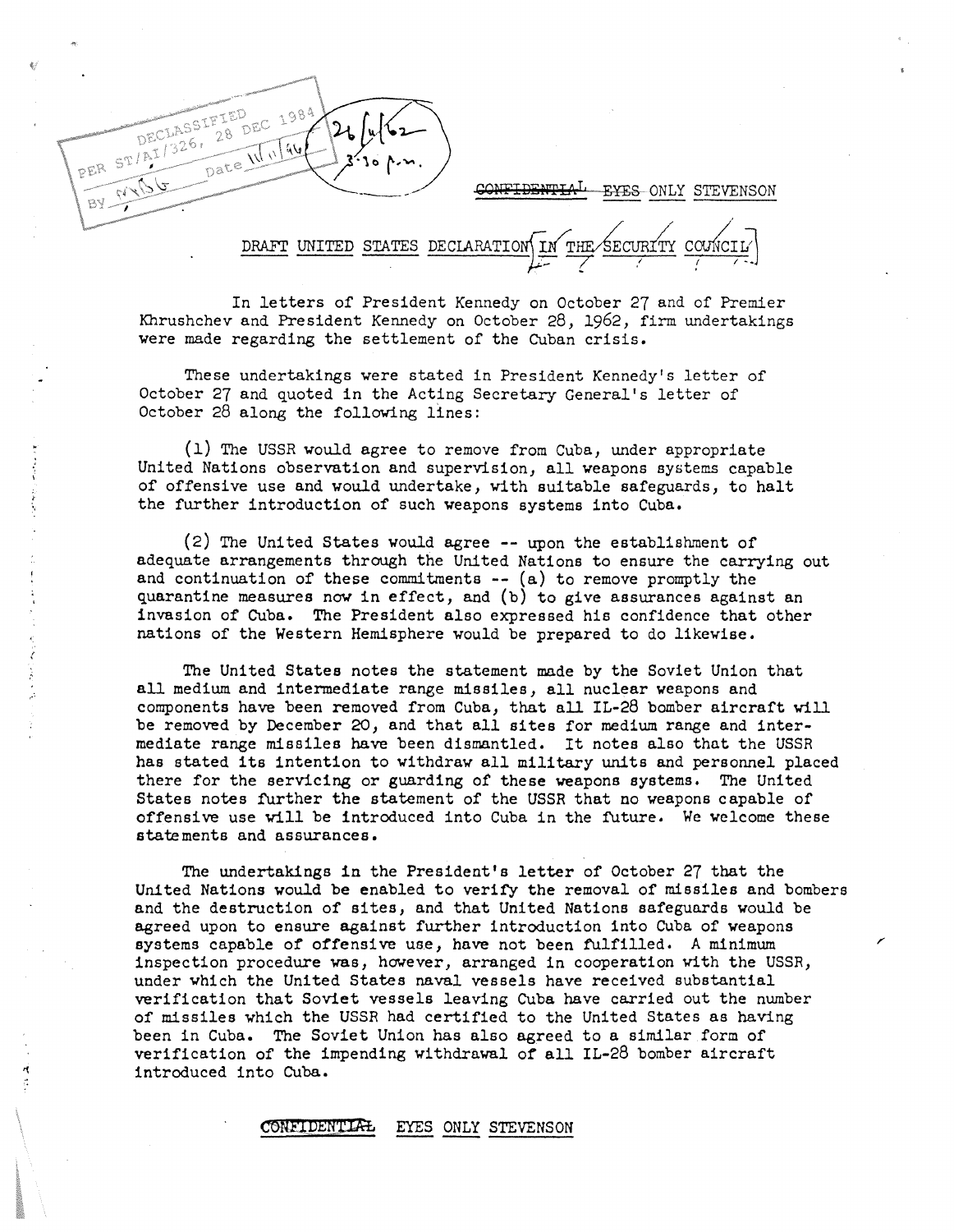## CONFIDENTIAL EYES ONLY STEVENSON

 $- 2 -$ 

In view of the steps that have been taken by the Soviet Union to date:

the United States on its part, as of November 20, 1962, lifted the quarantine instituted on October 23, 1962; and the United States further gives assurance that,

provided no nuclear weapons or other weapons capable of offensive use are present in or reintroduced into Cuba, and provided Cuba does not take action to threaten the peace and security of the Western Hemisphere, it does not intend, as the President made clear at his press conference on November 20, to invade Cuba or support an invasion of Cuba.

This statement is made on the understanding that by reason of the refusal of Cuba to permit arrangements contemplated to assure the carrying out and continuation of the commitments in regard to the maintenance and introduction of such weapons systems in Cuba, the United States will, until such time as such arrangements can be effected, continue to employ such other means of observation and verification as may be necessary.

The undertakings stated herein do not alter or impair the rights and obligations contained in the United Nations Charter or the Inter-American Treaty or Reciprocal Assistance, to both of which the United States is a party.

## CONFIDENTIAL EYES ONLY STEVENSON